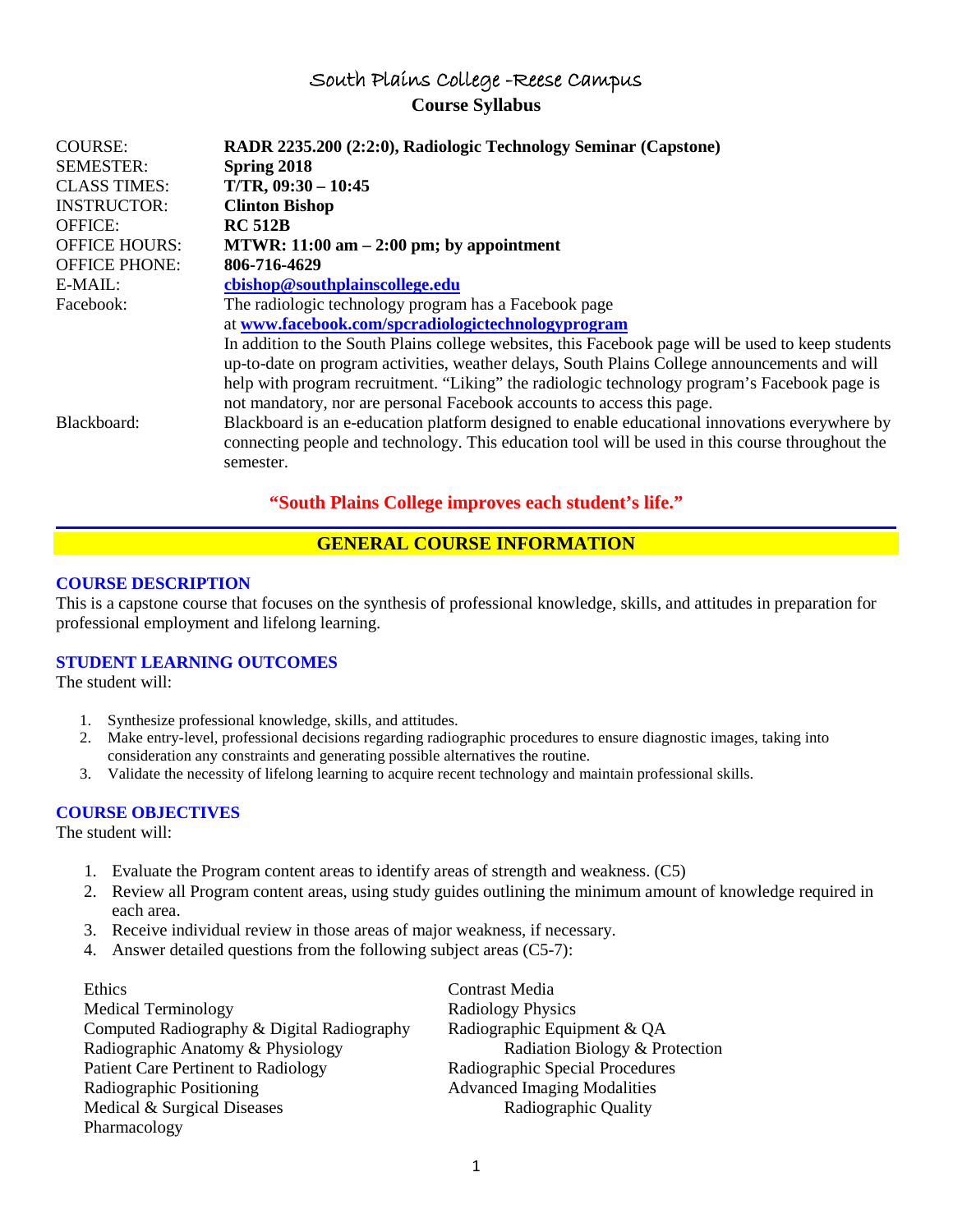# **CAPSTONE EXPERIENCE - VERIFICATION OF COMPETENCIES**

RADR 2235 is identified as a Capstone Experience. The learning experience is a consolidation of the student's educational experience; and certifies mastery of entry-level radiography competencies.

## **EVALUATION METHOD**

The RADR 2235 Radiologic Technology Seminar students will be assessed using a combination of discipline specific examinations, mock registry exams, and a program comprehensive final exam.

## **ACADEMIC INTEGRITY**

It is the aim of the faculty of South Plains College to foster a spirit of complete honesty and a high standard of integrity. The attempt of any student to present as his or her own any work which he or she has not honestly performed is regarded by the faculty and administration as a most serious offense and renders the offender liable to serious consequences, possibly suspension.

**Cheating** - Dishonesty of any kind on examinations or on written assignments, illegal possession of examinations, the use of unauthorized notes during an examination, obtaining information during an examination from the textbook or from the examination paper of another student, assisting others to cheat, alteration of grade records, illegal entry or unauthorized presence in the office are examples of cheating. Complete honesty is required of the student in the presentation of any and all phases of coursework. This applies to quizzes of whatever length, as well as final examinations, to daily reports and to term papers.

**Plagiarism** - Offering the work of another as one's own, without proper acknowledgment, is plagiarism; therefore, any student who fails to give credit for quotations or essentially identical expression of material taken from books, encyclopedias, magazines and other reference works, or from themes, reports or other writings of a fellow student, is guilty of plagiarism.

If found cheating or plagiarizing, the student's future in this program will be based on the decisions from the Allied Health Departmental Director's Committee.

## **SCANS and FOUNDATION SKILLS**

Scans and foundation skills are identified for specific course objectives. A complete list explaining these skills is attached to the back of the syllabus for your information.

# **SPECIFIC COURSE INFORMATION**

### **TEXT AND MATERIALS**

Bushong, Stewart C. Radiologic Science for Technologists.  $10^{th}$  Edition. 2008. Elsevier/Mosby.

Frank, Eugene., Merrill's Atlas of Radiographic Positioning and Procedures. 13<sup>th</sup> Edition, 2012. St. Louis, Missouri. The C.V. Mosby Co.

Frank, Eugene., Merrill's Pocket Guide to Radiography. 13<sup>th</sup> Edition 2011. St. Louis, Missouri. The C.V. Mosby Co. Adler, Arlene., Carlton, Richard., **Introduction to Radiologic Sciences and Patient Care**. 5<sup>th</sup> Edition, 2012. St. Louis, Missouri. Elsevier.

Callaway, William J. Mosby's Comprehensive Review of Radiography. 7<sup>th</sup> Edition. 2012. Mosby/Elsevier (Required)

## **ATTENDANCE POLICY**

**SPC** - Students are expected to attend all classes in order to be successful in a course. The student may be administratively withdrawn from the course when absences become excessive as defined in the course syllabus.

When an unavoidable reason for class absence arises, such as illness, an official trip authorized by the college or an official activity, the instructor may permit the student to make up work missed. It is the student's responsibility to complete work missed within a reasonable period of time as determined by the instructor. Students are officially enrolled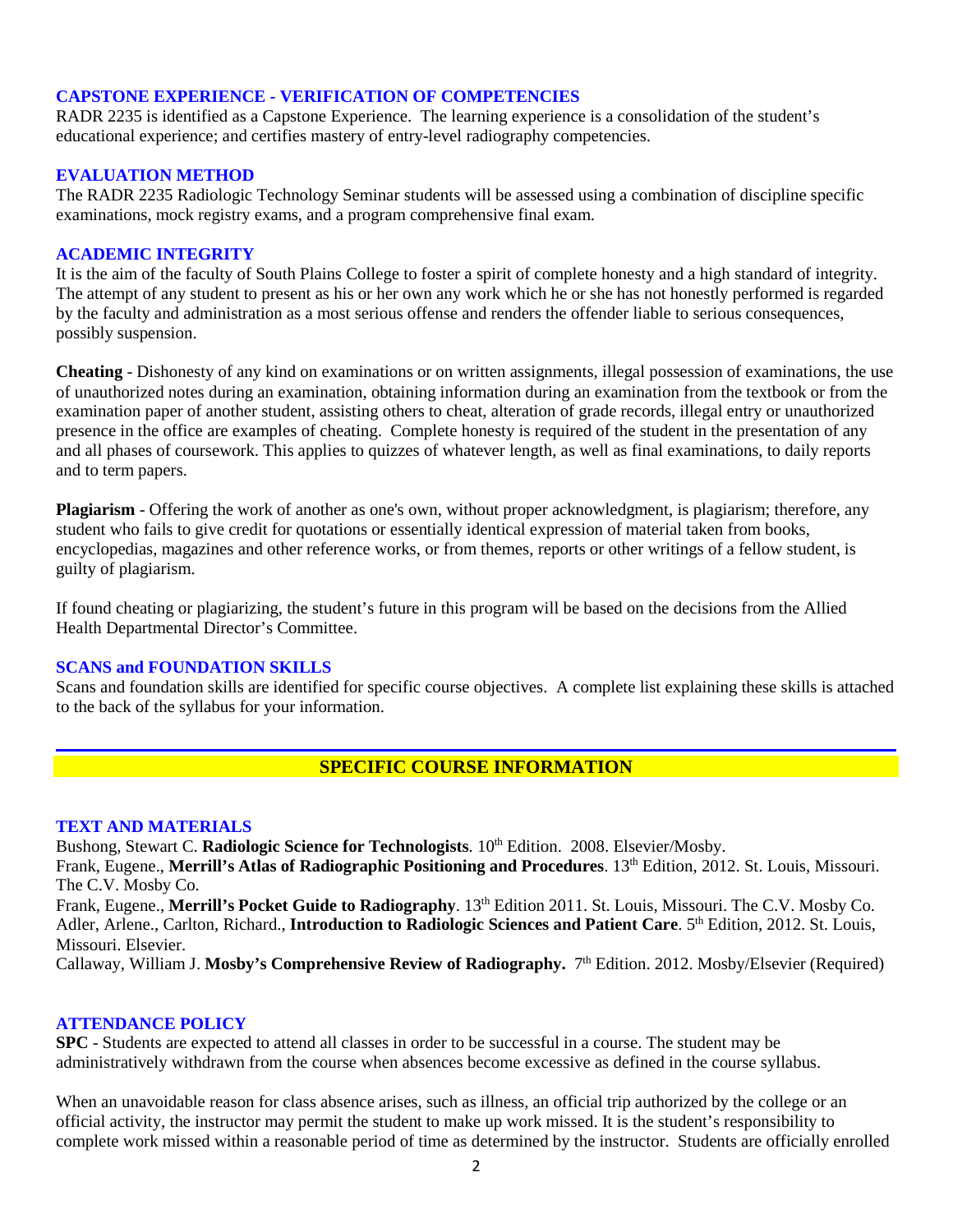in all courses for which they pay tuition and fees at the time of registration. Should a student, for any reason, delay in reporting to a class after official enrollment, absences will be attributed to the student from the first class meeting.

Students who enroll in a course but have "Never Attended" by the official census date, as reported by the faculty member, will be administratively dropped by the Office of Admissions and Records. A student who does not meet the attendance requirements of a class as stated in the course syllabus and does not officially withdraw from that course by the official census date of the semester, may be administratively withdrawn from that course and receive a grade of "X" or "F" as determined by the instructor. Instructors are responsible for clearly stating their administrative drop policy in the course syllabus, and it is the student's responsibility to be aware of that policy.

It is the student's responsibility to verify administrative drops for excessive absences through MySPC using his or her student online account. If it is determined that a student is awarded financial aid for a class or classes in which the student never attended or participated, the financial aid award will be adjusted in accordance with the classes in which the student did attend/participate and the student will owe any balance resulting from the adjustment.

**SPC Radiologic Technology** - Class attendance is mandatory. Students with 3 absences will be counseled. Students are allowed 5 absences during fall semester. After the 5 absence, the student will be dropped from the program, regardless of the student's grade. Policies regarding absences coincide with those established for South Plains College as outlined in the SPC General Catalog.

It is extremely important that students arrive for class **on time. Tardiness** disrupts the instructor and the other students. Students who chronically arrive late will be counseled. The student should be prepared for class at the scheduled class start time. **3 tardy will equal 1 absence.**

**Students with perfect attendance and two or less tardy will be awarded 2 points to their final grade at the end of the semester.**

# **INSTRUCTIONAL METHODS**

The student will receive review of information through a series of review questions, review challenges, review games, lab review challenges, and review of textbook material.

# **CLASS PREPARATION POLICY**

Preparation for this class is the responsibility of the student. Time will not permit extensive lectures over all material that has already been covered in previous classes; therefore, the student is responsible for reviewing the material. The instructor will be available during class for questions and assistance in preparation for each test.

Information review and assessment is divided into 4 units, correlating to the ARRT content specifications:

- 1. Patient Care
- 2. Safety
- 3. Image Production
- 4. Procedures

## **REVIEW**

If a student needs assistance with reviewing any of the information giving during class or lab, the student is encouraged to make an appointment with the instructor.

## **CONFERENCES**

If at any time a student is not satisfied with their overall performance, he/she is encouraged to schedule an appointment with the instructor. If necessary, a plan can be developed to help the student improve in their areas of weakness.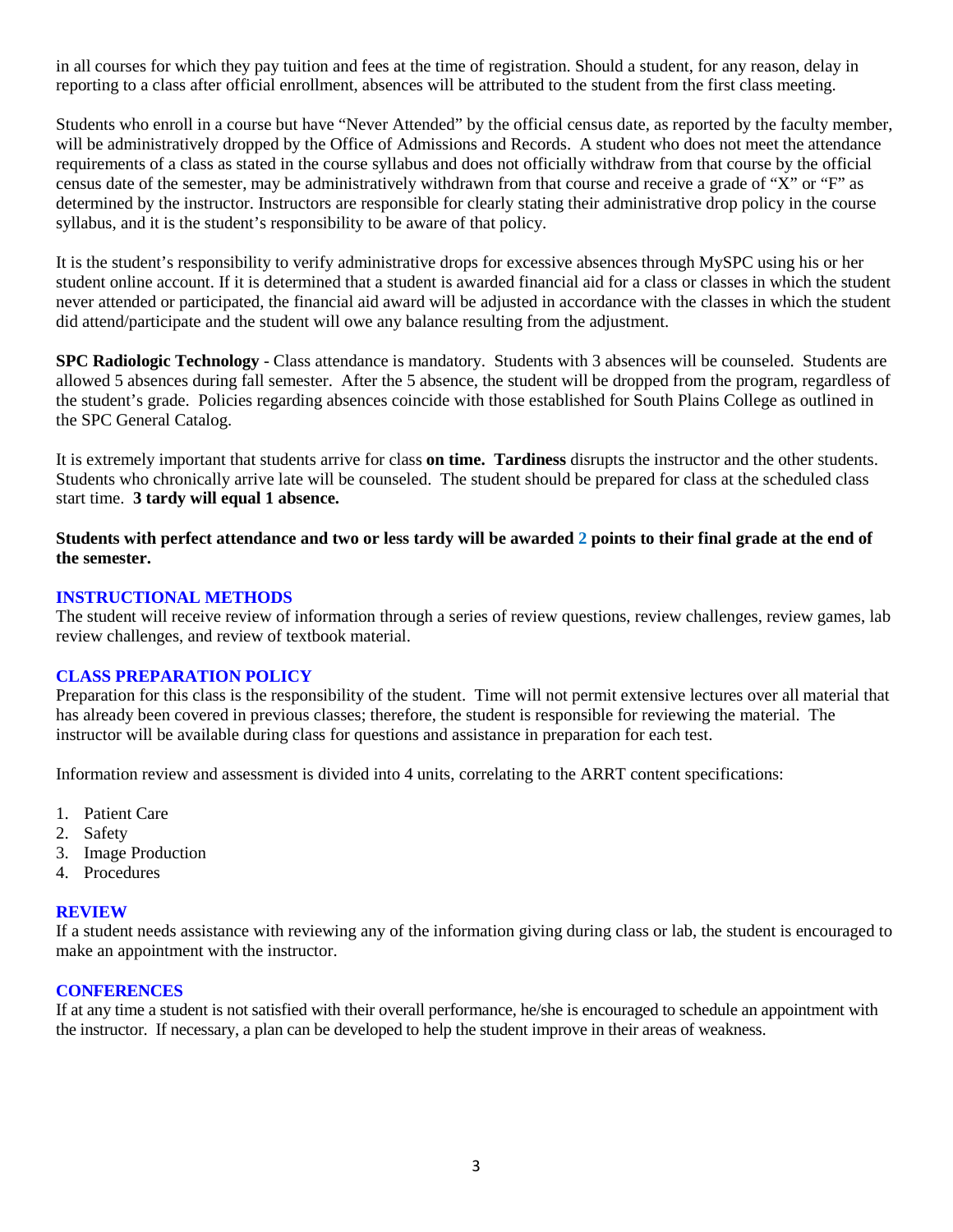# **GRADING POLICY**

Grades in this course will be determined using the following criteria:

| <b>Assessment Tool</b>               | <b>Assessment Criteria</b>                                        | Percentage<br><b>Score</b> | Grade         |
|--------------------------------------|-------------------------------------------------------------------|----------------------------|---------------|
|                                      | Exceptional unit content knowledge &<br>understanding             | $90 - 100$                 | A             |
| <b>MAJOR EXAMS</b>                   | Good unit content knowledge & understanding<br>$\checkmark$       | $80 - 89$                  | B             |
| 40%                                  | Average unit content knowledge &<br>$\checkmark$<br>understanding | $75 - 79$                  | $\mathcal{C}$ |
|                                      | Unacceptable unit content knowledge &<br>✓<br>understanding       | $0 - 74$                   | $\mathbf{F}$  |
|                                      | Exceptional course content knowledge &<br>✓<br>understanding      | $90 - 100$                 | A             |
| <b>MOCK REGISTRY</b><br><b>EXAMS</b> | Good course content knowledge &<br>$\checkmark$<br>understanding  | $80 - 89$                  | B             |
| 20%                                  | Average course content knowledge &<br>understanding               | $75 - 79$                  | $\mathcal{C}$ |
|                                      | Unacceptable unit content knowledge &<br>understanding            | $0 - 74$                   | $F_{\rm}$     |
|                                      | Exceptional unit content knowledge &<br>✓<br>understanding        | $90 - 100$                 | $\mathsf{A}$  |
| <b>FINAL EXAM</b>                    | Good unit content knowledge & understanding<br>$\checkmark$       | $80 - 89$                  | <sub>B</sub>  |
| 40%                                  | Average unit content knowledge &<br>understanding                 | $75 - 79$                  | $\mathcal{C}$ |
|                                      | Unacceptable unit content knowledge &<br>✓<br>understanding       | $0 - 74$                   | $\mathbf{F}$  |

| <b>Course Grade:</b> A | $90 - 100$ |
|------------------------|------------|
| R                      | $80 - 89$  |
| $\Gamma$               | $75 - 79$  |
| F                      | $0 - 74$   |

**A grade average of C (75) must be maintained in all RADR classes.** Failure to do so will result in the student being dropped from the Program.

# **Major Exams – 40%**

Major exams will be given throughout the semester following each module presented. Exams will be multiple choice and will be done electronically in the computer lab.

- 1. The student will complete the exam at the scheduled time. **Make-up exams will be at the instructor's discretion.**
- 2. The student must complete the exam within the allotted class time of **75 minutes**.
- 3. If a test must be missed, the weight of the final exam will be increased.
- 4. A student arriving late for an exam will not be allowed to take the exam if **any** student has completed the exam and left the room. This will also count as a tardy.
- 5. No cell phones or other electronic assistance devices (no calculators) are allowed during exams.
- 6. According to SPC policy, **student's grade will not be given over the phone or by email to avoid the risk of a breach of confidentiality.**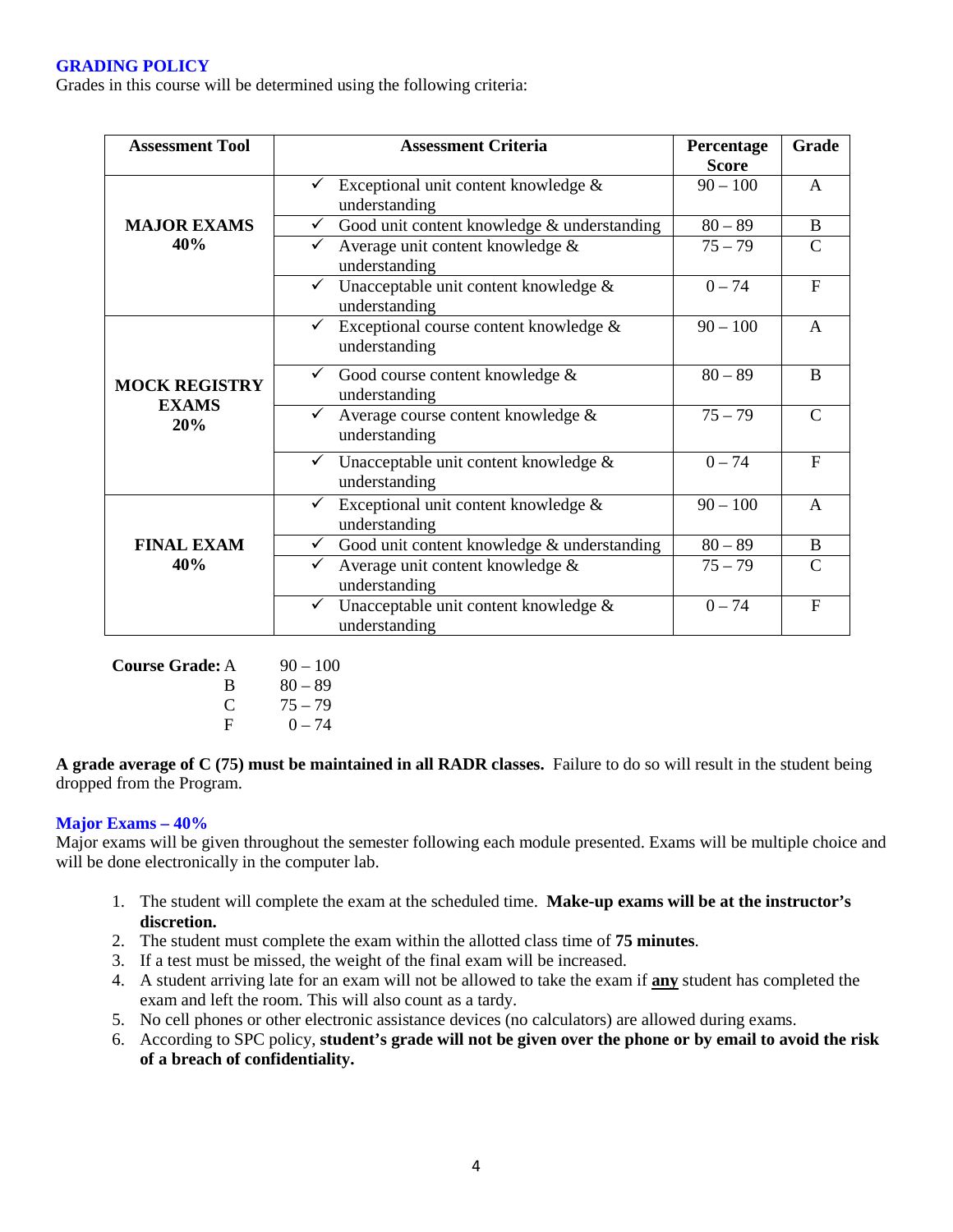## **Mock Registry Exams – 20%**

Mock exams will be done on your own time through the Elsevier website. These exams will need to be taken in the Reese Center Library, Building 8.

- 1. At least two of the mock exams will need to be completed. One between January  $16<sup>th</sup>$ -March  $8<sup>th</sup>$  (before spring break) and one between March 19<sup>th</sup>-May 6<sup>th</sup> (between spring break and the final exam).
- 2. The student will need to schedule an exam time by calling the Reese Center library, 806-716-4682. The library hours are Monday-Thursday 8am-8pm and Friday 8am-4pm.
- 3. These exams are not timed but, need to be completed.
- 4. These exams are not graded, but a grade is given just for completing the exams. Failure to complete the two exams will result in a grade of zero. No late submissions will be accepted.
- 5. After completion of the exam, you will need to screenshot the results page and email the results page to the instructor, chishop@southplainscollege.edu, by 11:59pm of the due date.
- 6. These exams are meant for you to study, review, and to have access to several types of questions, please use these exams as a resource to prepare yourself for the ARRT board exam.

# **Final Exam – 40%**

A comprehensive final exam will be given at the end of the semester. Two hours will be allotted for the final exam consisting of multiple choice questions and will be done electronically in the computer lab.

- 1. The final exam will be a program comprehensive final.
- 2. The final exam must be completed within the allotted time, **2 hours**.
- 3. A student arriving late for an exam will not be allowed to take the final exam if **any** student has completed the exam and left the room.
- 4. No cell phones or other electronic assistance devices (no calculators) are allowed during exams.
- 5. If a student is unable to take the final exam at the assigned time for any reason, the student may be given an incomplete for the course. After consulting the instructor, the student may be assigned a time to take the final exam and remove the incomplete. The final exam and course must be completed before the start of the spring semester.
- 6. According to SPC policy, **the student's grade will not be given over the phone or by email to avoid the risk of a breach of confidentiality.**

## **COMMUNICATION POLICY**

Electronic communication between instructor and students in this course will utilize the South Plains College "My SPC" email system and Remind ®. Instructor will not initiate communication using private email accounts. Students are encouraged to check SPC email on a regular basis.

## **STUDENT CONDUCT**

Students in this class are expected to abide by the standards of student conduct as defined in the SPC Student Guide and Radiologic Technology Program Student Handbook.

# **CELL PHONES**

Cell phones are to be turned OFF during scheduled class/lab periods, unless prior approval has been given from the instructor. **THIS INCLUDES TEXT MESSAGING.** Cell phones are to be used outside the classroom only.

Students will be dismissed from class/lab and sent home if a phone continuously rings/vibrates or if the student is discovered texting. The student will receive an absence for the class. The phone number to the front desk is (806)716- 4622 for emergencies.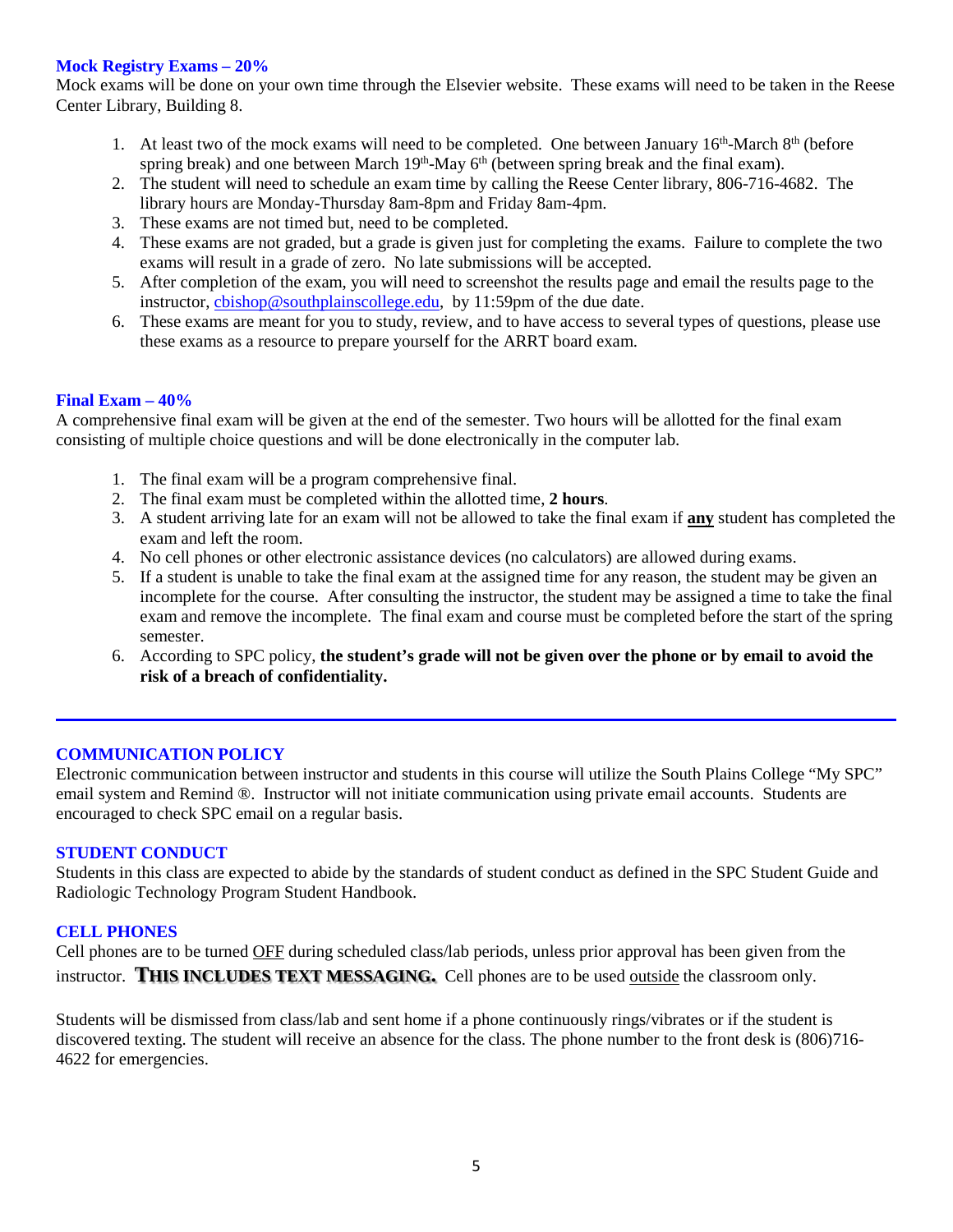# **ACCOMMODATIONS**

## **Disabilities Statement**

Students with disabilities, including but not limited to physical, psychiatric, or learning disabilities, who wish to request accommodations in this class should notify the Disability Services Office early in the semester so that the appropriate arrangements may be made. In accordance with federal law, a student requesting accommodations must provide acceptable documentation of his/her disability to the Disability Services Office. For more information, call or visit the Disability Services Office at Levelland (Student Health & Wellness Office) 806-716-2577, Reese Center (Building 8) 806-716-4675, or Plainview Center (Main Office) 806-716-4302 or 806-296-9611.

### **Diversity Statement**

In this class, the teacher will establish and support an environment that values and nurtures individual and group differences and encourages engagement and interaction. Understanding and respecting multiple experiences and perspectives will serve to challenge and stimulate all of us to learn about others, about the larger world and about ourselves. By promoting diversity and intellectual exchange, we will not only mirror society as it is, but also model society as it should and can be.

# **COURSE OUTLINE**

# **PATIENT CARE**

With at least **75%** accuracy, the student will:

- 1. Define the terms associated with radiologic technology and other medical imaging modalities.
- 2. Define the most common prefixes used in the medical field.
- 3. Define the most common root words used in the medical field.
- 4. Define the most common suffixes used in the medical field.
- 5. Explain the importance of ethical behavior in the allied health professions. (F8,13,17)
- 6. Identify acceptable ethical behavior in the allied health professions. (F8,13,17)
- 7. Identify the ethical and medical legal issues associated with the allied health professions. (F8,13,17)
- 8. Evaluate the patient's condition upon entering the radiology department. (F8-10)
- 9. Identify the symptoms of common emergencies encountered in a radiology department.
- 10. Identify the drugs and their applications that are common to radiographic procedures and emergencies commonly encountered in a radiology department.
- 11. Identify the biological factors that affect drug actions. (F12)
- 12. Identify the methods of drug administration.
- 13. Describe the venipuncture procedure.
- 14. Identify the symptoms of an adverse contrast media reaction.
- 15. Explain safe methods of transporting and moving patients.
- 16. Explain medical and surgical asepsis.

# **SAFETY**

#### With at least **75%** accuracy, the student will:

1. Define all terms and units of measure related to radiation biology  $\&$  protection, including but not limited to:

| Air kerma | Becquerel               |
|-----------|-------------------------|
| Gray      | Dose equivalent         |
| Seivert   | Dose equivalent formula |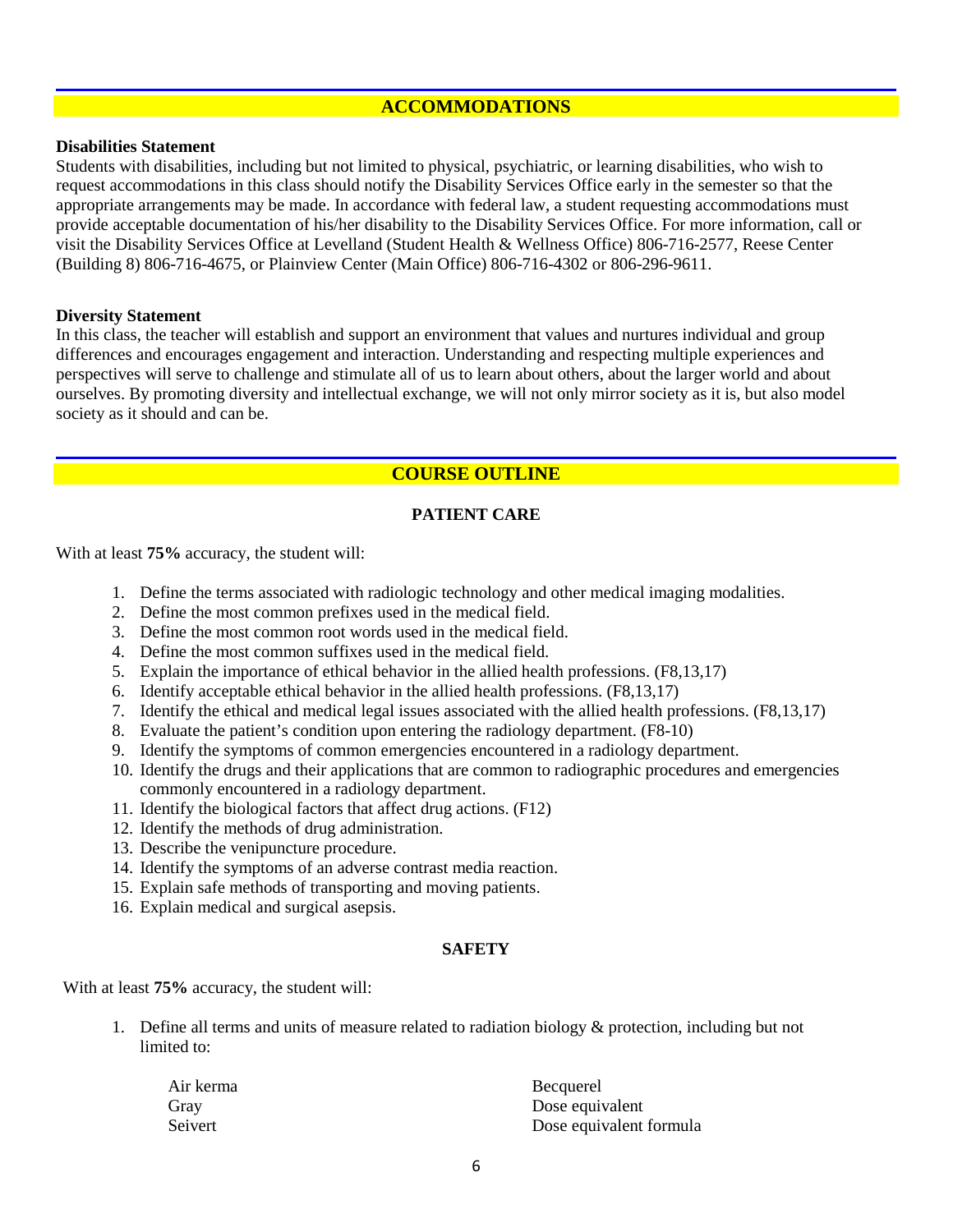| Ionization         | Beta particle     |
|--------------------|-------------------|
| Inverse square law | Positron particle |
| Half-value layer   | X-radiation       |
| Alpha particle     | Gamma radiation   |
|                    |                   |

- 2. Identify the possible long-term effects of radiation exposure.
- 3. Identify the possible somatic effects of radiation exposure.
- 4. Identify the possible genetic effects of radiation exposure.
- 5. Identify relative tissue, organ and cell radiosensitivities.
- 6. Identify relative dose-effect relationships.
- 7. Complete the mathematical calculations related to radiation protection. (F3)
- 8. Identify and explain the required and recommended methods of radiation protection, including time, distance and shielding.
- 9. Identify the recommended dose equivalent limits established for diagnostic radiography.
- 10. Identify the characteristics of the basic devices used for detecting and/or measuring radiation exposure.
- 11. Identify the characteristics of the basic devices used for personnel dosimetry in radiography.

# **IMAGE PRODUCTION**

With at least **75%** accuracy, the student will:

- 1. Explain x-ray production. (F10)
- 2. Identify the factors that affect x-ray production.
- 3. Identify and describe the five x-ray/matter interactions. (F10)
- 4. Explain the importance of Compton and photoelectric interactions to image production. (F12)
- 5. Identify the factors affecting the probability of Compton and photoelectric interactions.
- 6. Identify the primary technical factors of radiographic exposure and discuss their function. (F12)
- 7. Identify the secondary technical factors of radiographic exposure and discuss their function. (F12)
- 8. Describe the conditions influencing exposure factor selection. (F12)
- 9. Identify and describe how to use filters, beam restricting devices, and grids in radiographic imaging. (F12)
- 10. Identify and describe the indirect method of acquiring a computed radiographic image. (F12)
- 11. Identify and describe the direct and indirect methods of acquiring a digital radiographic image. (F12)
- 12. Identify the preprocessing functions of digital imaging. (F8)
- 13. Identify the post-processing options of digital imaging. (F8)
- 14. Identify the characteristics of a diagnostic quality radiographic digital image.
- 15. Identify common radiographic artifacts and their cause.
- 16. Explain electrostatics, electrodynamics, magnetism and electromagnetism.
- 17. Identify series and parallel circuits. (F10)
- 18. Calculate voltage, resistance and/or current for a given circuit. (F3,10,12)
- 19. Identify the components of a basic single-phase x-ray circuit and describe their function. (F10)
- 20. Differentiate between single-phase; three-phase, six-pulse; three-phase, twelve-pulse and high frequency x-ray circuits.
- 21. Identify the components of a conventional and a digital/computed radiographic unit and describe their function. (F10)
- 22. Identify the components of a conventional and a digital fluorographic unit and describe their function. (F10)
- 23. Identify the Quality Assurance procedures and acceptable parameters for radiographic and fluorographic systems.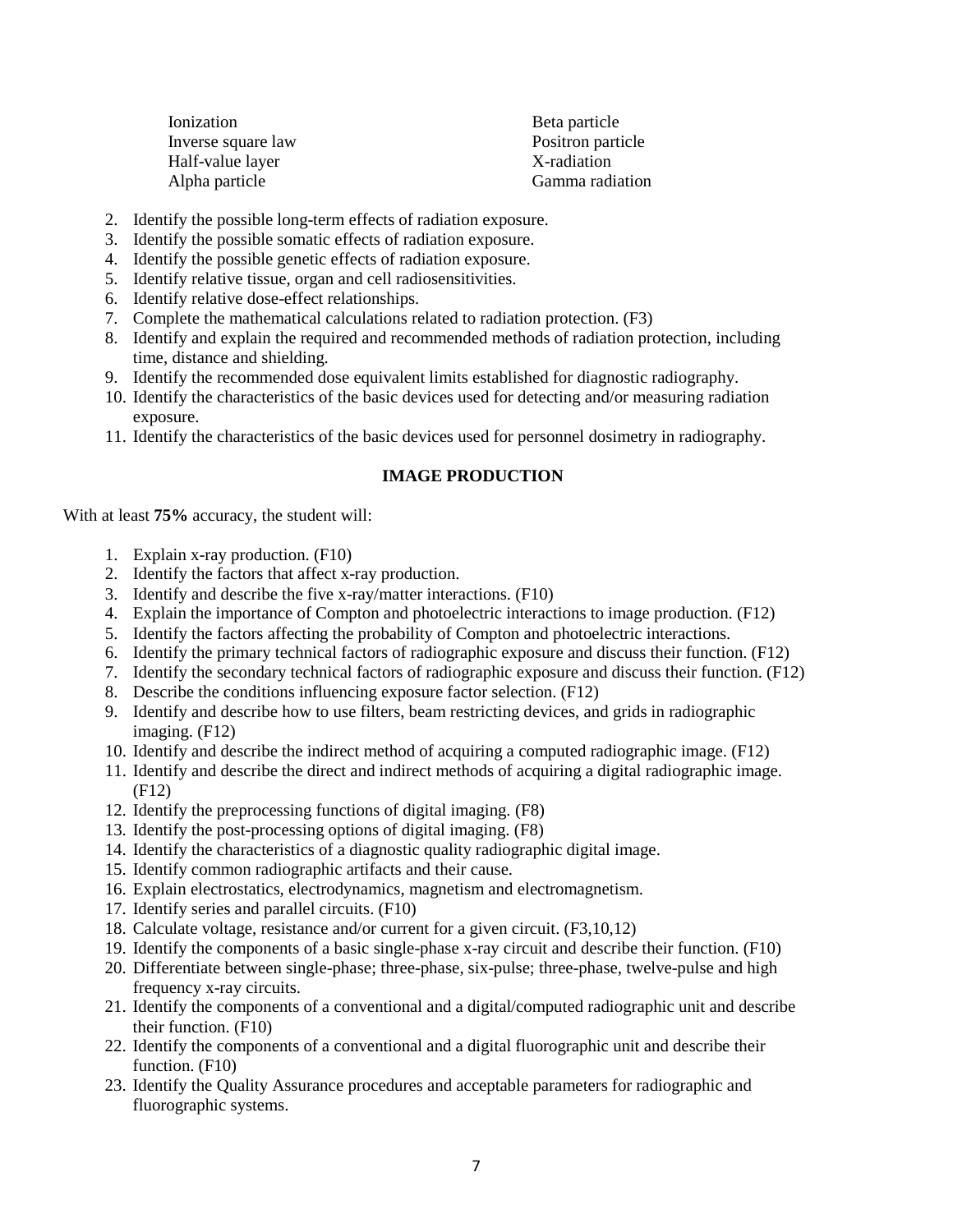## **PROCEDURES**

With at least **75%** accuracy, the student will:

- 1. List all of the body systems.
- 2. Identify the pertinent organs and explain their function of each body system.
- 3. Identify and explain the function of human cellular components.

With at least 75% accuracy, the student will:

1. List and describe the routine and special projections of the following anatomical structures:

| Shoulder girdle and upper extremity | Digestive system       |
|-------------------------------------|------------------------|
| Pelvic girdle and lower extremity   | Urinary system         |
| Bony thorax                         | Skull and facial bones |
| Vertebral column                    | Sinuses and mastoids   |
| Respiratory system                  |                        |

2. Assess the routine and special projections of the following anatomical structures using established evaluation criteria:

| Shoulder girdle and upper extremity | Digestive system       |
|-------------------------------------|------------------------|
| Pelvic girdle and lower extremity   | Urinary system         |
| Bony thorax                         | Skull and facial bones |
| Vertebral column                    | Sinuses and mastoids   |
| Respiratory system                  |                        |

3. Identify the structures demonstrated in the routine and special projections of the following anatomical structures:

| Shoulder girdle and upper extremity | Digestive system       |
|-------------------------------------|------------------------|
| Pelvic girdle and lower extremity   | Urinary system         |
| Bony thorax                         | Skull and facial bones |
| Vertebral column                    | Sinuses and mastoids   |
| Respiratory system                  |                        |

With at least 75% accuracy, the student will:

- 1. Identify and describe features of the equipment pertinent to special procedures. (C15)
- 2. Describe the basic guidelines for contrast media usage.
- 3. Identify the basic contrast media used in:

| Arteriography | GI radiography                  |
|---------------|---------------------------------|
| Venography    | Urinary radiography             |
| Pneumography  | Reproductive system radiography |
| Myelography   | Arthrography                    |

4. Explain the specialized radiographic procedures for:

Body section radiography Ultrasound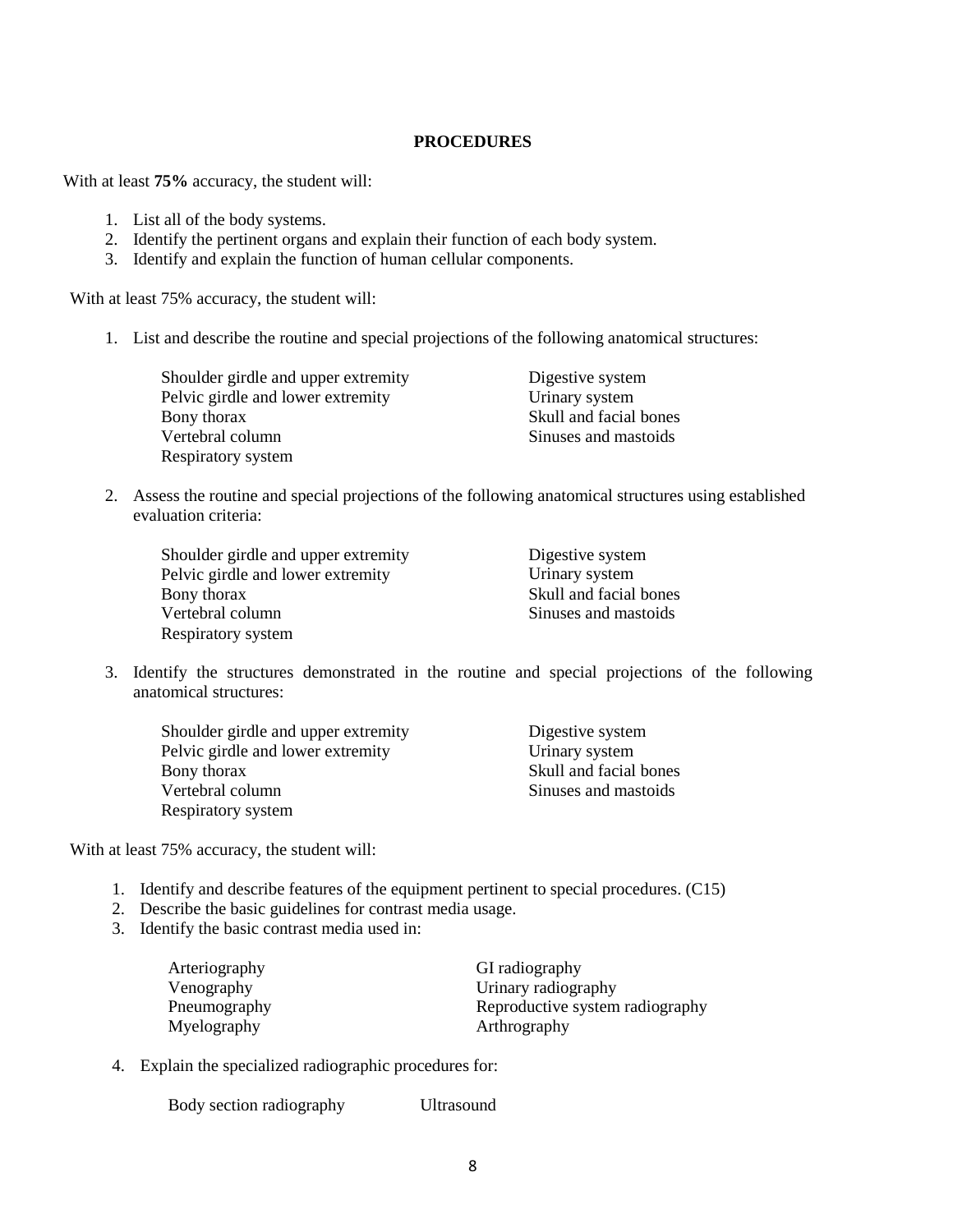Image intensification Computed tomography Cineradiography Nuclear medicine

Foreign body localization Magnetic resonance imaging

#### **ARRT BOARD EXAM**

The program coordinator will assist the students in registering for the ARRT board exam during the semester.

The type 21 testing fee of \$200.00 added to the student's tuition and fees will cover the cost of the ARRT board exam.

Students are **STRONGLY ENCOURAGED** to take the ARRT Board Exam as soon as possible after the completion of this course.

For application to the ARRT, the student will be responsible for purchasing/providing a passport style picture.

#### **TEXAS MEDICAL BOARD**

The program coordinator will assist the students in registering for the TMB license.

The cost for the TMB license is \$30.00, along with \$38.50 required for fingerprinting/background check.

### **FOUNDATION SKILLS**

#### **BASIC SKILLS–Reads, Writes, Performs Arithmetic and Mathematical Operations, Listens and Speaks**

F-1 Reading–locates, understands, and interprets written information in prose and in documents such as manuals, graphs, and schedules.

F-2 Writing–communicates thoughts, ideas, information and messages in writing and creates documents such as letters, directions, manuals, reports, graphs, and flow charts.

F-3 Arithmetic–performs basic computations; uses basic numerical concepts such as whole numbers, etc.

F-4 Mathematics–approaches practical problems by choosing appropriately from a variety of mathematical techniques.

F-5 Listening–receives, attends to, interprets, and responds to verbal messages and other cues.

F-6 Speaking–organizes ideas and communicates orally.

### **THINKING SKILLS–Thinks Creatively, Makes Decisions, Solves Problems, Visualizes and Knows How to Learn and Reason**

F-7 Creative Thinking–generates new ideas.

F-8 Decision-Making–specifies goals and constraints, generates alternatives, considers risks, evaluates and chooses best alternative.

F-9 Problem Solving–recognizes problems, devises and implements plan of action.

F-10 Seeing Things in the Mind's Eye–organizes and processes symbols, pictures, graphs, objects, and other information.

F-11 Knowing How to Learn–uses efficient learning techniques to acquire and apply new knowledge and skills.

F-12 Reasoning–discovers a rule or principle underlying the relationship between two or more objects and applies it when solving a problem.

### **PERSONAL QUALITIES–Displays Responsibility, Self-Esteem, Sociability, Self-Management, Integrity and Honesty**

F-13 Responsibility–exerts a high level of effort and perseveres towards goal attainment.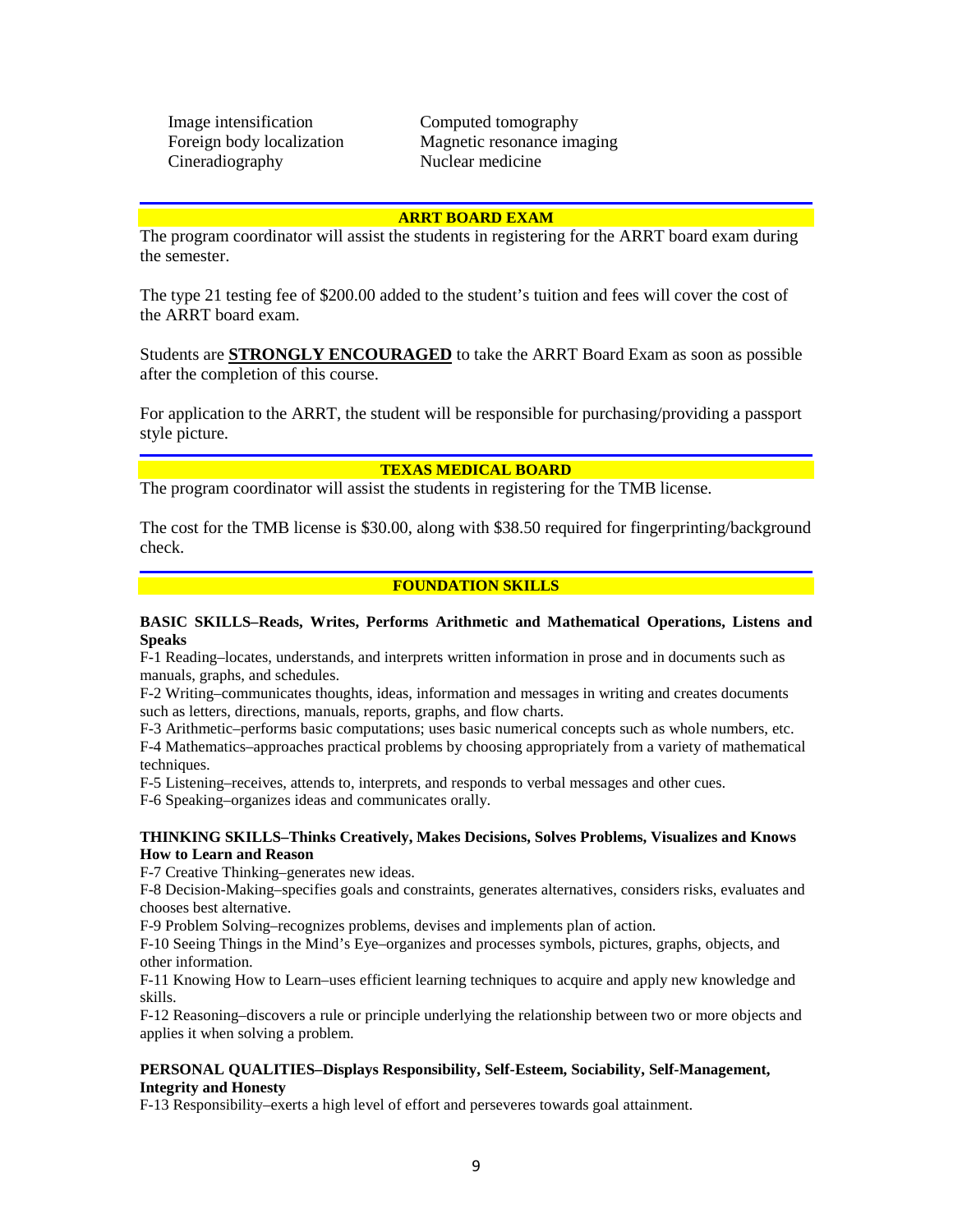F-14 Self-Esteem–believes in own self-worth and maintains a positive view of self.

F-15 Sociability–demonstrates understanding, friendliness, adaptability, empathy and politeness in group settings.

F-16 Self-Management–assesses self accurately, sets personal goals, monitors progress and exhibits selfcontrol.

F-17 Integrity/Honesty–chooses ethical courses of action.

## **SCANS COMPETENCIES**

C-1 **TIME** - Selects goal - relevant activities, ranks them, allocates time, prepares and follows schedules. C-2 **MONEY** - Uses or prepares budgets, makes forecasts, keeps records and makes adjustments to meet objectives.

C-3 **MATERIALS AND FACILITIES** - Acquires, stores, allocates, and uses materials or space efficiently.

C-4 **HUMAN RESOURCES** - Assesses skills and distributes work accordingly, evaluates performances and provides feedback.

### **INFORMATION - Acquires and Uses Information**

C-5 Acquires and evaluates information.

C-6 Organizes and maintains information.

C-7 Interprets and communicates information.

C-8 Uses computers to process information.

## **INTERPERSONAL–Works With Others**

C-9 Participates as a member of a team and contributes to group effort.

C-10 Teaches others new skills.

C-11 Serves Clients/Customers–works to satisfy customer's expectations.

C-12 Exercises Leadership–communicates ideas to justify position, persuades and convinces others, responsibly challenges existing procedures and policies.

C-13 Negotiates-works toward agreements involving exchanges of resources; resolves divergent interests.

C-14 Works With Diversity–works well with men and women from diverse backgrounds.

## **SYSTEMS–Understands Complex Interrelationships**

C-15 Understands Systems–knows how social, organizational, and technological systems work and operates effectively with them.

C-16 Monitors and Corrects Performance–distinguishes trends, predicts impacts on system operations, diagnoses systems performance and corrects malfunctions.

C-17 Improves or Designs Systems–suggests modifications to existing systems and develops new or alternative systems to improve performance.

#### **TECHNOLOGY–Works with a Variety of Technologies**

C-18 Selects Technology–chooses procedures, tools, or equipment, including computers and related technologies.

C-19 Applies Technology to Task–understands overall intent and proper procedures for setup and operation of equipment.

C-20 Maintains and Troubleshoots Equipment–prevents, identifies, or solves problems with equipment, including computers and other technologies.